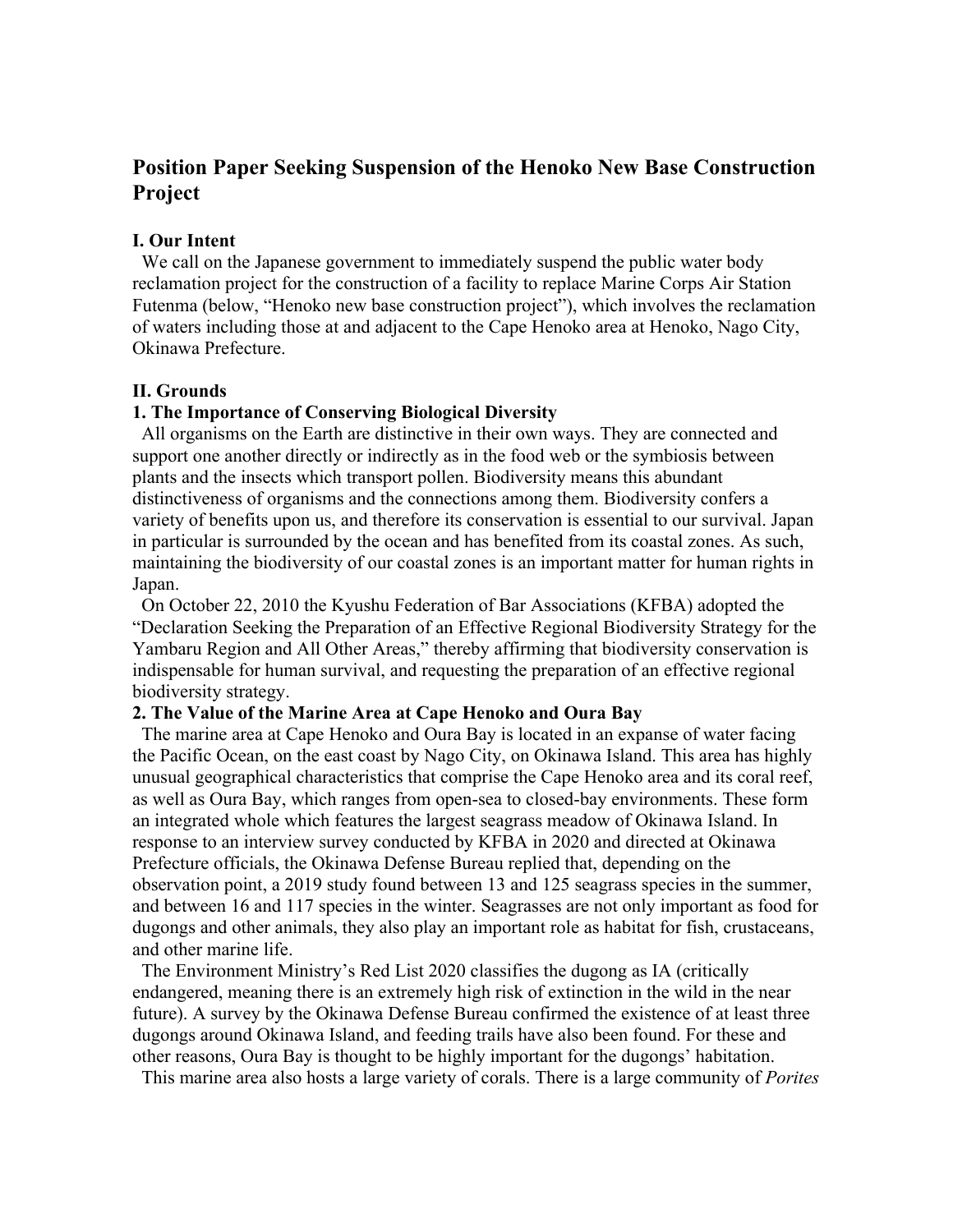*cylindrica*, and a marine area called Chiribishi has one of the world's largest *Heliopora coerulea* communities, measuring 50 meters long, 30 meters wide, and 12 meters high. These are examples of the few places around Okinawa Island where good coral reefs are still preserved. In response to the aforementioned KFBA interview survey, the Okinawa Defense Bureau said that, depending on the observation point, between 71 and 124 coral species were confirmed in summer, and between 65 and 128 in winter in the Cape Henoko/Oura Bay area, which is very high in biodiversity because many kinds of organisms gather around coral reefs.

As shown above, the Cape Henoko/Oura Bay marine area is habitat for a large variety of species including seagrasses, corals, and dugongs, thereby making it highly rich in biodiversity. In view of this abundant biodiversity, on November 21, 2013 the Japan Federation of Bar Associations (JFBA) submitted a document titled "Opinion on the Reclamation of Public Water Bodies for the Project to Build a Replacement Facility for Marine Corps Air Station Futenma," which asked the government and Okinawa Prefecture to implement conservation measures for the marine area in the vicinity of Cape Henoko and for Oura Bay, such as designating those waters a national park in accordance with the Natural Parks Law, and made other requests such as carrying out the procedures to register the marine area as a wetland under the Ramsar Convention.

### **3. Reclamation of the Cape Henoko/Oura Bay Marine Area**

### **(1) Environmental Conservation Measures Were Requested When Approval Was Granted for Construction of the New Base at Henoko**

The Henoko new base construction project is a public body reclamation project which is to reclaim waters at and adjoining the Cape Henoko area at Henoko, Nago City, in Okinawa Prefecture, as the replacement site for Futenma Air Station (Figure 1 (the map in the JFBA opinion referred to above) shows the location and extent of the reclamation site).

On March 22, 2013 the Okinawa Defense Bureau applied to the Okinawa Prefecture governor for approval of the project under Article 42 Paragraph 1 of the Public Water Body Reclamation Act, and on December 27 the then governor granted approval. As points of concern raised by the prefectural governor, the grant of approval includes a section titled "Regarding Environmental Conservation Measures and Other Considerations during Construction Work," which states, "Make all possible efforts to implement measures to prevent the intrusion of alien species, and measures to protect marine life including dugongs and sea turtles."

Further, in the EIS for the Henoko new base construction project, the Japanese government (the project proponent) set forth alternative environmental conservation measures for corals: "As a measure to move corals living in the reclamation zone out of danger, we will transplant them to appropriate locations." The statement further says, "Regarding the impacts of construction work on coral, it is assessed that attempts have been made to avoid and reduce impacts to the greatest possible extent possible for the project proponent."

### **(2) Environmental Conservation Measures for the Henoko New Base Construction Project Are Inadequate**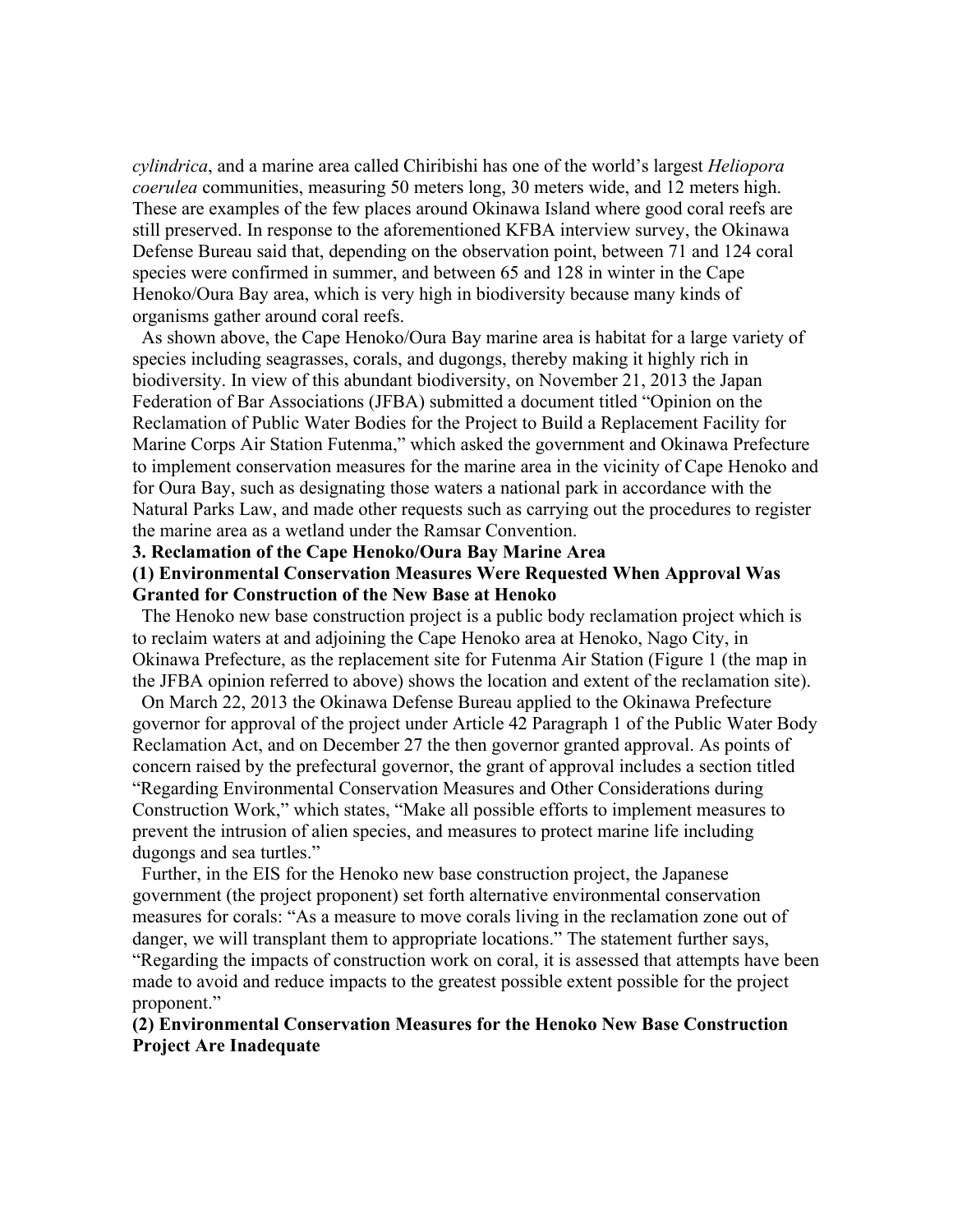#### • Impacts on Dugongs

Because the points of concern raised by the governor when granting approval included making all possible efforts to protect the dugongs, the Okinawa Defense Bureau established the "Committee on Environmental Monitoring for the Project to Build a Replacement Facility for Marine Corps Air Station Futenma" in order to determine the impacts on the dugongs. In order to study the dugongs' state of habitation and information about them, the Bureau is: (1) confirming habitation from the air, (2) monitoring dugongs from a platform vessel for observations, (3) monitoring by hydrophone recording, and (4) investigating the use of seagrass meadows in the surrounding waters. However, since December 2018 dugong feeding signs have not been found in the peripheral area of the project site, and surveys by aircraft and other means have yet to confirm dugong habitation since that time.

However, since February 2020 vocalizations thought to be those of dugongs have been heard many times inside the project site. It is confirmed that dugongs have come to Oura Bay in the past, and judging by the fact that vocalizations have been heard many times, there is a good possibility that the dugongs whose whereabouts are unknown, or different individuals, are inhabiting this marine locality.

When vocalizations thought to be those of dugongs were detected inside the project site in March 2020, the presence of dugongs was not confirmed by marine monitoring from the platform vessel even though it was a weekday when work was in progress.

Hence, one could hardly say that monitoring as now performed is adequate. If construction work continues under the current monitoring system, then even if dugongs come to the Cape Henoko/Oura Bay marine area, it is possible that their presence would be overlooked, and project construction would continue without taking dugong habitat into consideration.

Impacts on Coral

As stated above, the Okinawa Defense Bureau developed plans to transplant corals as an environmental conservation measure, and in July and August 2018 it transplanted nine colonies of a rare coral (*Porites okinawensis* Veron) which were in the reclamation zone. However, owing to results such as the larger part of the transplants dying, one could hardly call this a success.

The diverse corals in the reclamation zone are originally there precisely because they are in a place to which those species are adapted. There is a high risk of death if they are transplanted into different environments.

Despite that, the Okinawa Defense Bureau developed a plan to transplant many species and large amounts of corals, even though that is, in the first place, an undesirable conservation measure. As such, when formulating a transplantation plan, one must carefully and adequately consider factors such as the environment of the transplant destinations and the ecosystem impacts so as to reduce the deleterious effects of plan implementation to the greatest extent possible. Nevertheless, attention has focused on doubts regarding the Bureau's plan with regard to the environmental similarity between the corals' original locations and destinations, and the plan has a variety of other problems including the lack of consideration for negative impacts on destination ecosystems. It is doubtful that careful and adequate consideration has been given to these problems.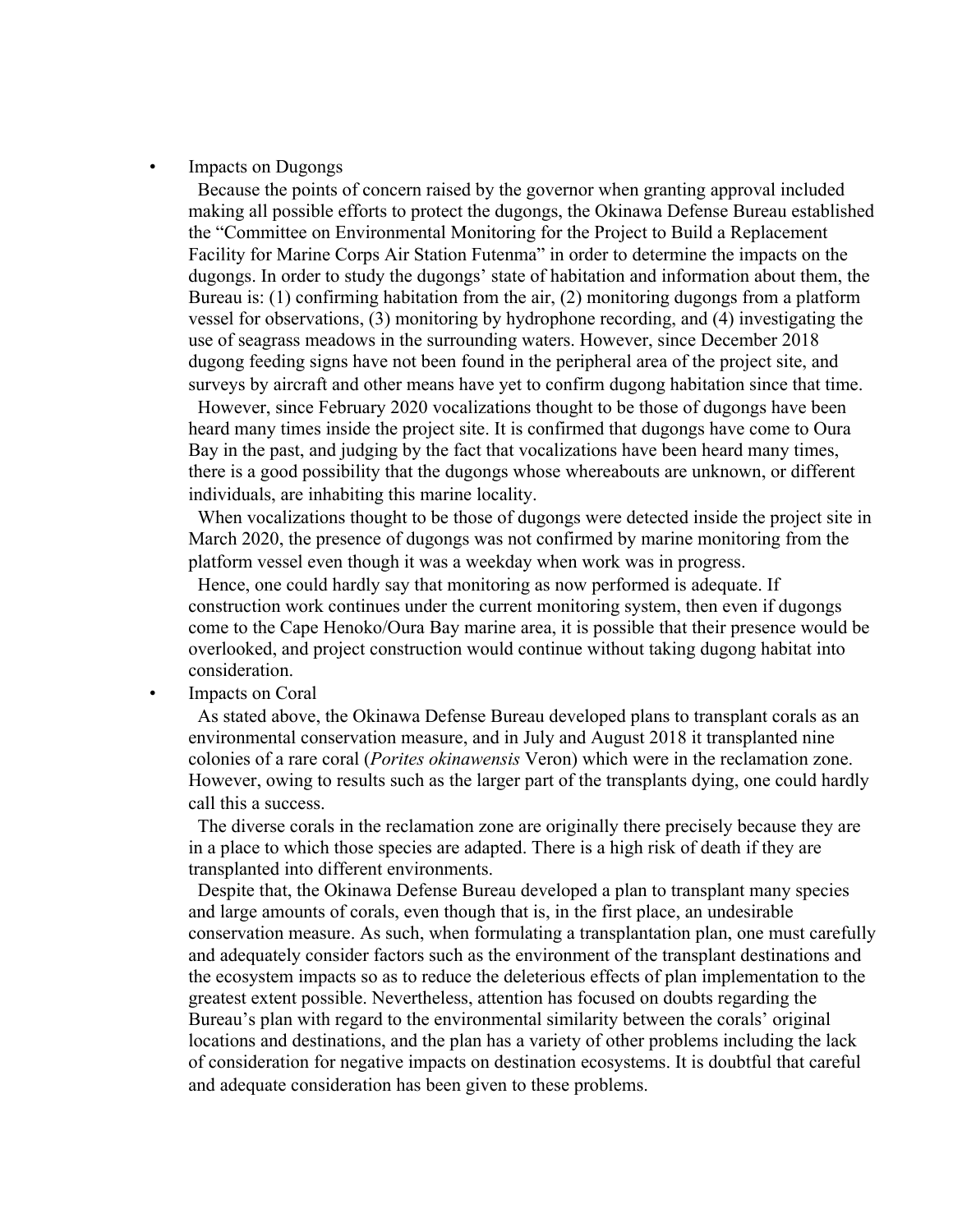On July 28, 2021 special collection permission for coral transplantation was granted pursuant to Okinawa Prefecture's Fisheries Adjustment Regulations, but owing to differing opinions on conditions governing collection, requests were made for the revocation of special collection permission, and to ask the Minister of Agriculture, Fisheries and Forestry to conduct a review and suspend execution.

• Impacts of Seagrass Meadows and Other Places

Since the start of construction work, there has been a decrease in the size of seagrass and gulfweed (*Sargassum fulvellum*) meadow distributions in the marine area fronting on Henoko, which is near the project site. The Okinawa Defense Bureau maintains that the seagrass and gulfweed meadow declines are not due to the effects of construction work.

But since the start of construction work, there has been a growth trend in the distribution sizes of seagrass and gulfweed meadows in the marine area fronting on Kayo, which is located northeast of Oura Bay. Judging by that, it is quite possible that the effect of construction work is responsible for the decline in the area fronting on Henoko, which is closer to the project site. In view of this, it would be hard to say that construction-work impacts on marine plants have been taken sufficiently into consideration, or that appropriate conservation measures have been implemented for marine plants. **Summation** 

In light of the above, one would have to say that environmental conservation measures for the Henoko new base construction project are inadequate.

## **(3) Course of Events Preceding the Application for Approval of Changes, and the Problems Involved**

• Course of Events Preceding the Application for Approval of Changes

After approval was granted for the Henoko new base construction project, work started in October 2015 with the onshore component, but a soil properties test which had begun in 2014 found that the seabed of Oura Bay has a thick accumulation of cohesive soil and other substances ("soft ground"), thereby necessitating ground improvement.

Although there are many different opinions about the soft ground that are based on the soil properties test data, a government document ("Report on Findings Regarding Design and Construction for Ground Improvement," below, "Report") compiled findings which claim that it is possible to secure the requisite stability by means of additional ground improvement. According to the Report, because the soft ground extends down to a depth of 90 meters at its deepest, the necessary ground improvement would consist in driving 77,000 sand piles into the seabed.

On April 21, 2020 the Okinawa Defense Bureau filed an Application for Approval of Changes to the Use of the Reclamation Site and for Changes to the Design Overview (below, "Application for Approval of Changes in Public Water Body Reclamation") with the governor of Okinawa. An overview of the post-change project is shown in Figure 2 (the appended plan for the Application for Approval of Changes in Public Water Body Reclamation).

Although the Application for Approval of Changes in Public Water Body Reclamation was submitted for public notice and inspection from September 8 to 28, 2020, the governor of Okinawa has yet to pass judgment on the application.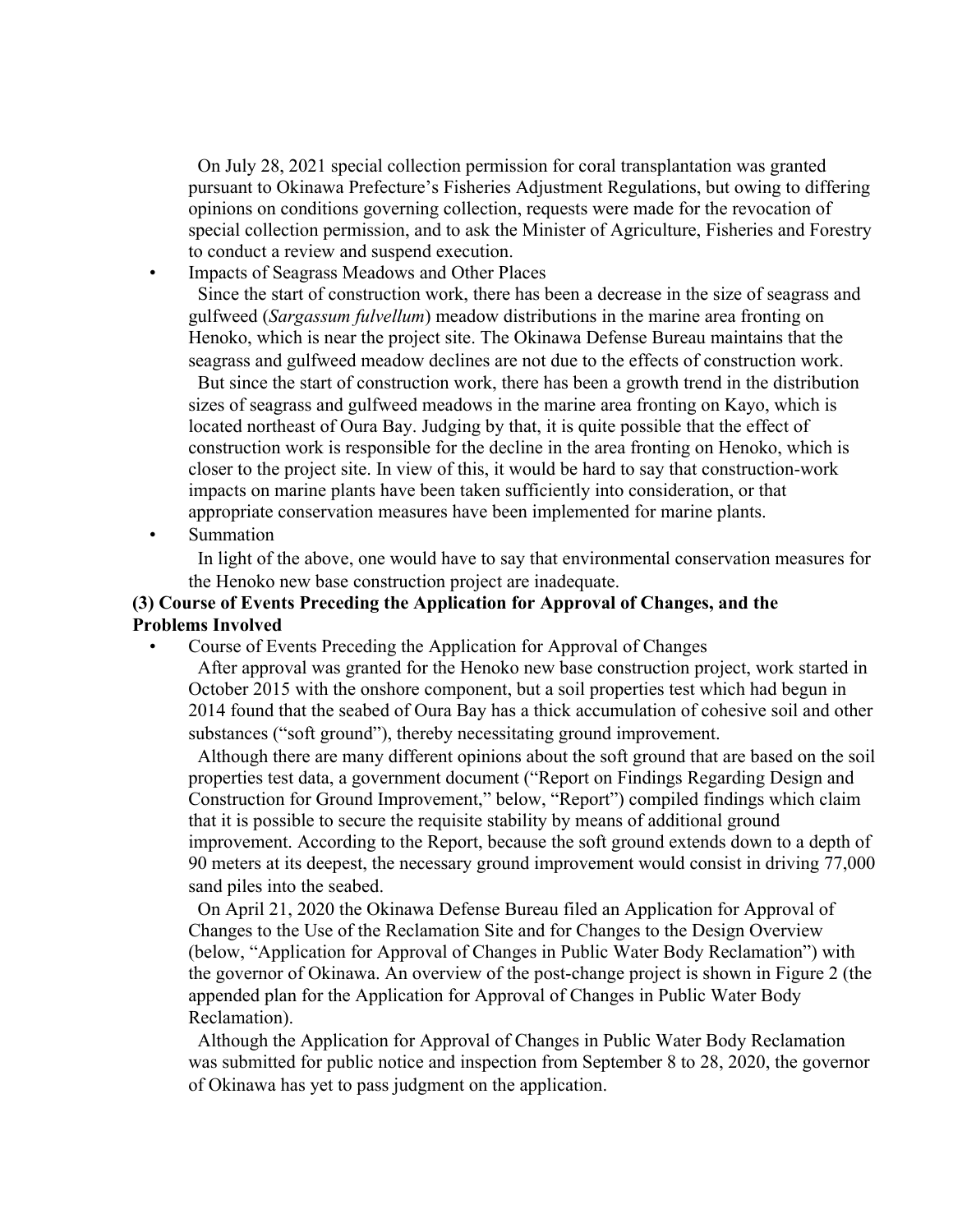Additionally, a reassessment and other examinations are being conducted of the procedures involved in carrying out ground improvement work (using the sand drain method, sand compaction pile method, and paper drain method) for the Henoko new base construction project as planned in accordance with the Application for Approval of Changes in Public Water Body Reclamation. The construction schedule would be nine years and three months from the start of work based on the post-change schedule until completion, which would be further lengthened because about three more years would be needed to build post-completion facilities. Construction work involving reclamation would cost an estimated ¥720 billion (the project's total cost would be about ¥930 billion. • Problems with the Application for Approval of Changes

The soft ground will affect the stability of the seawall and other structures, and lead to subsidence. And because it could be as deep as 90 meters, the needed ground improvement work would be unprecedented. In conjunction with that, changes in the plan would mean a longer construction schedule and a larger project scale than before the application for changes.

Geologists have pointed out not only the soft ground, but also the possibility of an active fault directly below the planned runways. Further, it is anticipated that this large-scale ground improvement work will bring about additional grave and substantial environmental impacts which cannot be overlooked, such as impacts on marine organisms in the area due to seabed vibration caused by work such as: driving many sand piles; dispersion of cloudy water from sediment kicked up from the seabed by construction work; changes in bottom material by dredging and other operations, and changes in water quality associated with them; as well as noise from the operations of many boats when work is being performed. Hence there are serious concerns about impacts on the marine organisms that live in the area, including dugongs, sea turtles, fish, corals, and aquatic plants.

In light of the foregoing, this large-scale ground improvement work will likely change the highly unusual geographical features of the marine area which integrates the Cape Henoko area and its coral reef with Oura Bay, whose characteristics range from open-sea to closedbay environments, thereby likely causing the extinction of diverse and valuable species, and irrevocably damaging a highly biodiverse ecosystem.

**Summation** 

As observed above, the Henoko new base construction project as it was before the application for changes likewise featured inadequate environmental conservation measures.

By adding ground improvement work to the original plan, the impact on biodiversity in the Cape Henoko/Oura Bay area would be heavier: corals and seagrass meadows would suffer heavy, irreversible damage, thereby increasing the possibility that the fish, shellfish, and benthos which live there would decrease or go extinct.

### **(4) The Henkoko New Base Construction Project Should Be Suspended**

• Problems Involving the Environmental Impact Assessment Law

The Environmental Impact Assessment Law requires the project proponent of a project such as reclamation of a public water body under the Public Water Body Reclamation Act to properly file an EIA for a class-1 project (Environmental Impact Assessment Law, Article 2 (2) (1) (g)).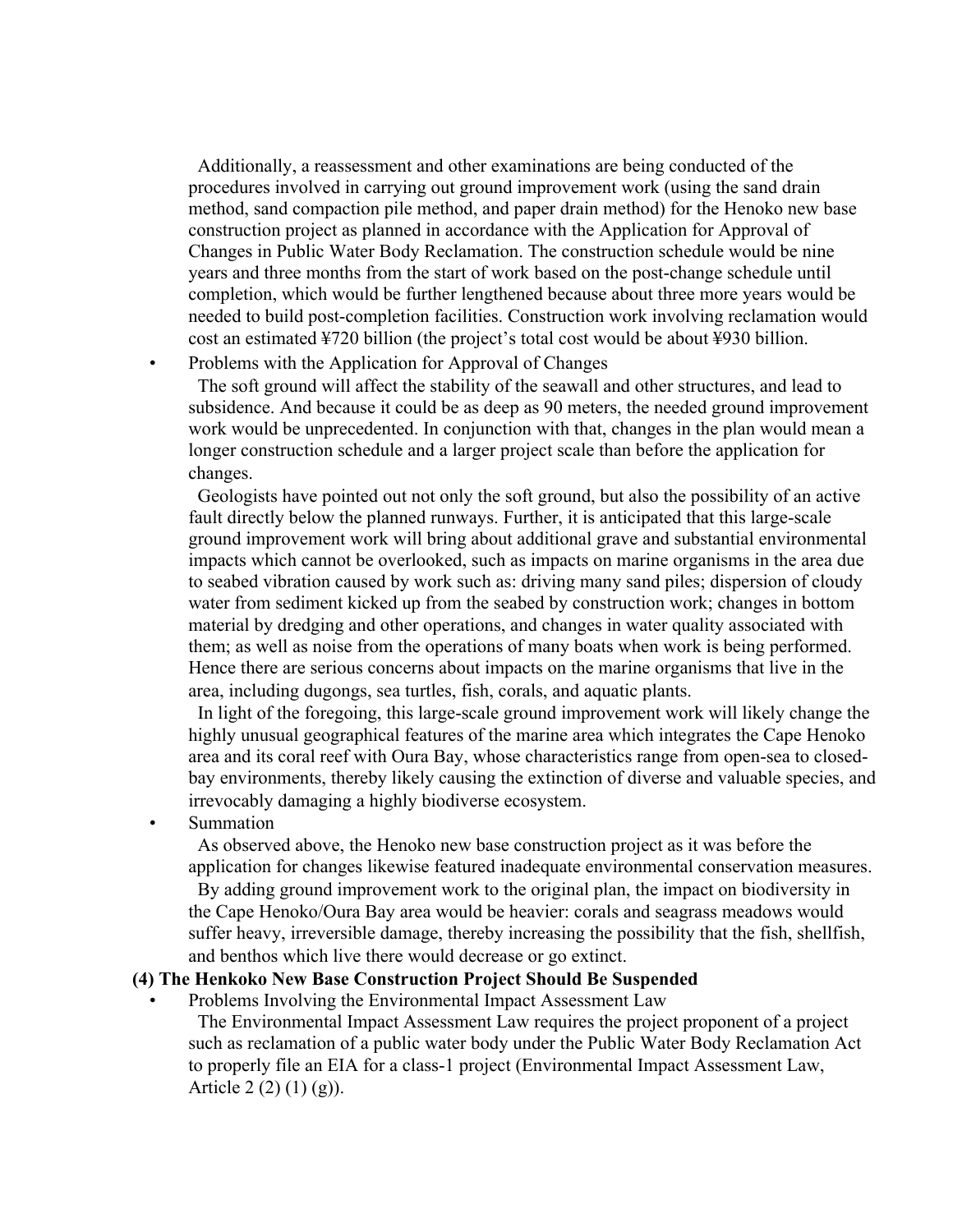Article 38 (1) of the Environmental Impact Assessment Law states, "The project proponent must implement a target project giving due consideration for environmental conservation in accordance with the content described in the EIS," and the interpretation is that this has been violated "if the project content has been substantially changed after work on the project has started, to the extent that it is considered proof that the project was not started with proper environmental consideration." Further, if a project is implemented with content that is markedly different from its description in the assessment, thereby bringing about problems relating to environmental conservation, it is thought that this is possible grounds for cancellation of a license or other permit (source: *Chikuji kaisetsu kankyou eikyou hyouka-hou kaiteiban* ("Article-by-article commentary on the Environmental Impact Assessment Law, revised edition"), p. 191).

The Application for Approval of Changes in Public Water Body Reclamation claimed the need for additional work including ground improvement work in Oura Bay in order to deal with soft ground, as noted previously. With the change in the seawall position and the addition of a soil repository, it is evident that these changes will raise concerns about the impacts on the local ecosystem. This can be judged a situation in which project content has been substantially changed, and it therefore involves problems under the Environmental Impact Assessment Law.

#### • Problems Involving the Public Water Body Reclamation Act

The Public Water Body Reclamation Act, Article 4 (1) (ii) provides that the requirements for a reclamation license are that "the reclamation adequately takes environmental conservation and disaster prevention into consideration."

Because the act of reclamation, which changes a body of water into land, is an irreversible act with a heavy environmental impact, these requirements were prescribed to carefully examine whether sufficient consideration has been given to matters such as conservation of the affected marine environment, of the natural environment, and of marine resources with regard to the effects of reclamation itself, such as the loss of marine areas, changes in natural shorelines, changes in tidal currents and other phenomena, and cloudy water during construction.

"Adequately take into consideration" in Item ii means that proper measures are taken after having determined the situation and impacts, and that the measures are deemed sufficient in extent. If the situation and impacts have not been sufficiently determined, or if sufficient measures have not been taken, it is construed that the conditions of Item ii have not been met, and that the requirements for a reclamation license are lacking.

An EIA has not been performed for the Henoko new base construction project in order to determine the extent of impacts on organisms in the construction zone that are caused by sand compaction pile driving in conjunction with changes in the construction method meant to address the soft ground problem, as described above. This indicates that the situation and impacts have not been sufficiently determined.

Further, as noted above, experts have made observations on the feasibility of performing ground improvement work because of the soft ground, and on the possibility of an active fault. In light of these observations, and judging by the requirement of "adequately taking … disaster prevention into consideration," at this point in time there are doubts as to